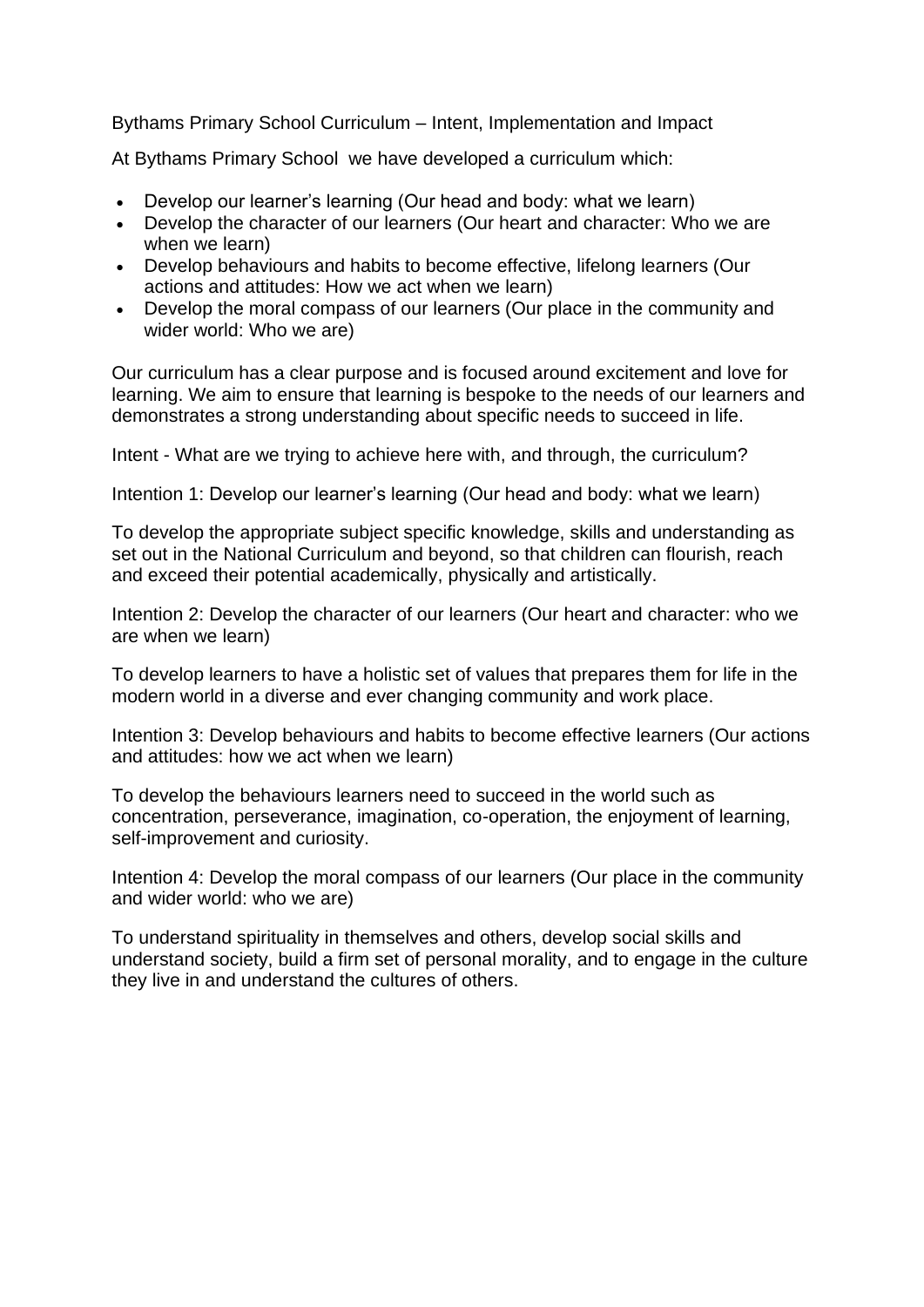

## **Implementation of the curriculum; how it will be taught**

#### **In order to engage every child, we ensure that they:**

- Take an active part in memorable first-hand experiences
- Begin to read and research about their new theme using a range of source materials
- Ask their own enquiry questions
- Develop spoken language skills in different situations and with a range of people
- Take part in sensory activities
- Identify possibilities for future learning

### **Teachers will support the Engage Cornerstone by:**

- hooking learners in with a memorable experience
- setting the scene and providing the context
- asking questions to provoke thought and interest
- using interesting starting points to spark children's curiosity



### **In order to develop every child, we ensure that they:**

- Delve more deeply into the theme
- Develop an understanding of new concepts and skills
- Acquire new knowledge
- Practise and master new skills
- Make links between subjects across the curriculum
- Revisit previously learnt skills
- Compose, explore, make, do, build and investigate
- Use transferable skills in different subjects and contexts
- Read and write for different purposes and audiences
- Follow pathways of enquiry based on their own interests
- Explain and describe their learning and understanding
- Complete Learning Genie homework on a weekly basis that supports their learning

### **Teachers will support the Develop Cornerstone by:**

• Teaching knowledge to provide depth of understanding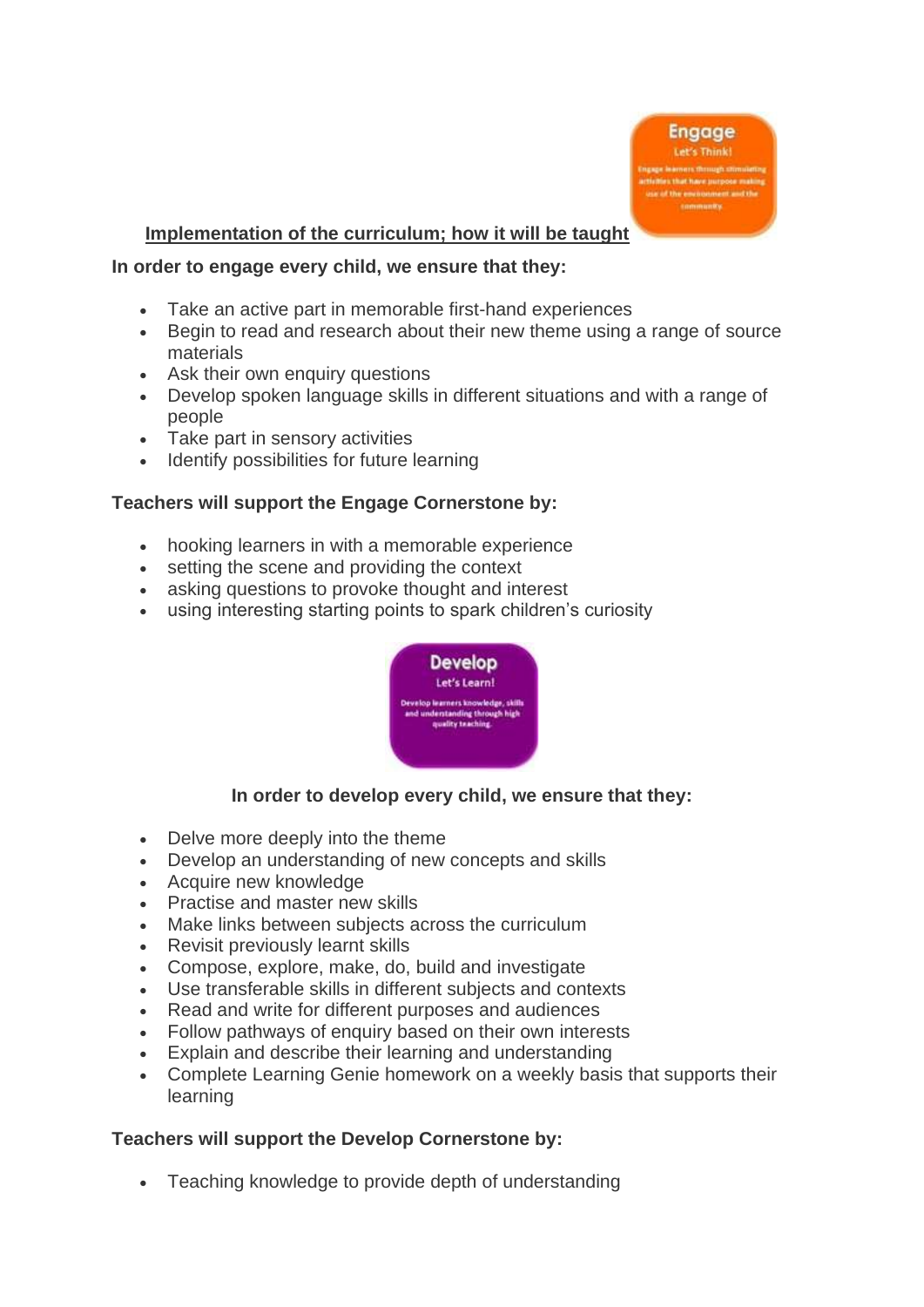- Demonstrating key skills and allowing time for consolidation
- Providing creative opportunities for making and doing
- Delivering reading, writing and talk across the curriculum



# **Impact - Evaluating the impact of the curriculum**

**In order to show how innovative they can be; every child will have the opportunity to:**

- Apply skills, knowledge and understanding to real life and imaginary contexts
- Show enterprise in solving problems and resolving situations
- Use their thinking skills to explore possibilities
- Build on their self-esteem and confidence
- Reflect upon and identify their own needs, skills and understanding
- Work in pairs, groups, as a whole class and independently
- Take on different roles and responsibilities

## **Teachers will support the Innovate Cornerstone by:**

- Providing imaginative scenarios for creative thinking
- Enabling and assessing the application of previously learnt skills
- Encouraging enterprise and independent thinking
- Facilitating group and independent work to solve problems

#### **Express**

Let's Apply and Reflect!

# **In order to express every child will have the opportunity to:**

- perform, present and become the experts
- evaluate, finish products, processes and progress
- link what they have learnt to starting points or initial observations
- reflect on their own learning
- share their achievements with parents, peers, the community and beyond
- celebrate their achievements

# **Teachers will support the Express Cornerstone by:**

- encourage reflective talk by asking questions
- provide opportunities for shared evaluation
- celebrate success
- identify next steps for learning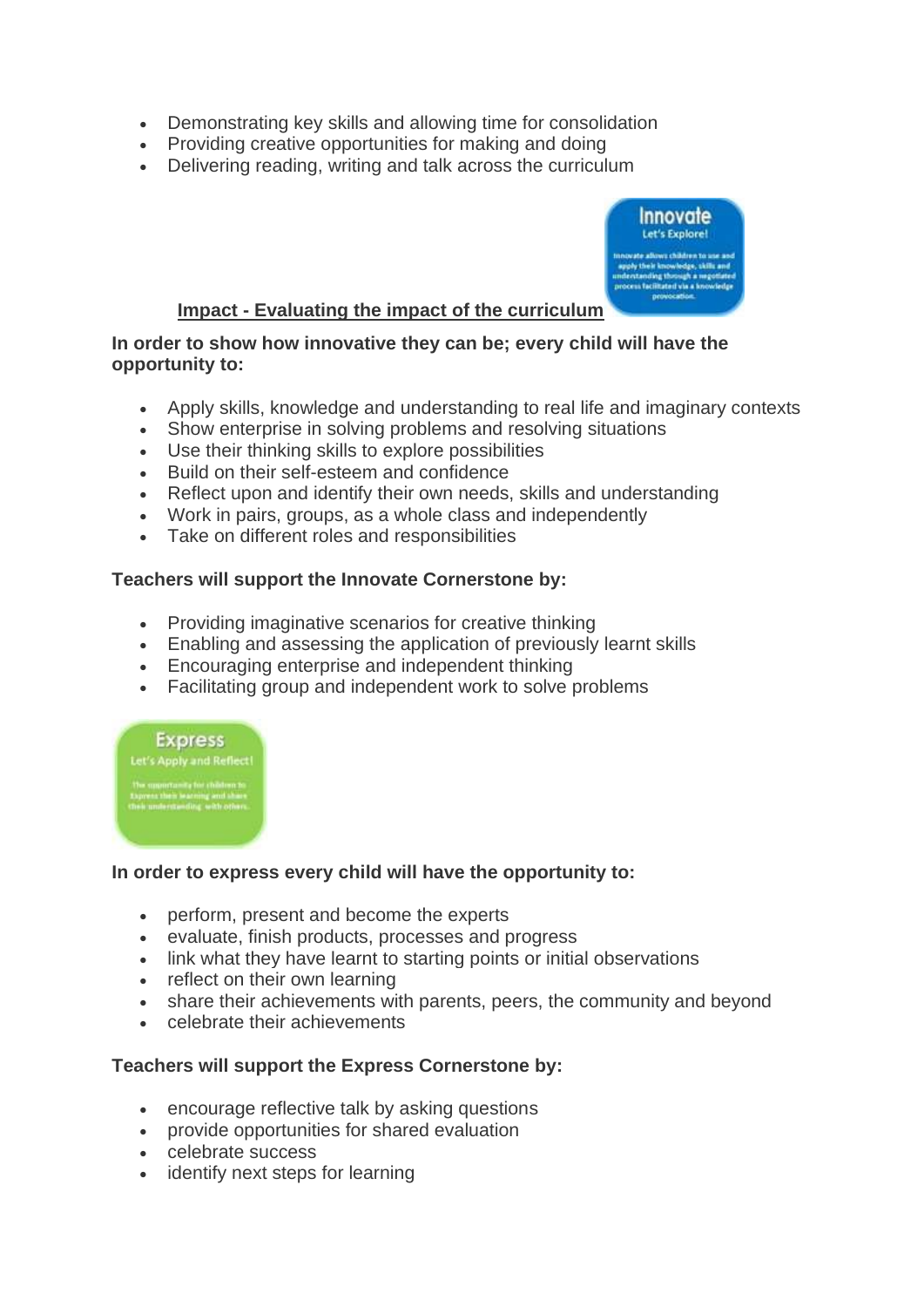# **Assessment of the curriculum**

## **In-school formative assessment**

## **Formative assessment takes place during learning and:**

- assesses knowledge, skills and understanding
- identifies children's strengths
- highlights gaps in learning
- tackles children's misconceptions
- identifies the next steps in learning
- diagnoses need for support or intervention
- informs teacher planning and reporting.

## **Types of formative assessment include:**

- assessment for learning task at the start of each lesson
- rich question and answer sessions during lessons
- marking of pupils' work
- observational assessment (e.g. during the Innovate stage)
- regular short re-cap tasks
- scanning work, from across the curriculum, for pupil attainment and development
- adult and peer feedback, response partners
- use of the appropriate Assessment Arrangements for pupil writing
- child self-assessment, reflection on learning at the end of the Innovate stage.

### **Impact**

## **What do we hope will be the impact of our curriculum and how do we measure it?**

# **Intention 1: Develop our learner's learning**

We strive to ensure that our children's attainment in core, foundation subjects is in line with or exceeding their potential when we consider the varied starting points of children. We measure this carefully using a range of materials, but always considering Age Related Expectations. We intend that the impact is that children will be academically and physically prepared for life in high school and in Modern Britain and the world.

### **Intention 2: Develop the character of our learners**

The impact will be that our learners will have fully rounded characters with a clear understanding of complex values like equality, friendship, trust and many others. Only by really learning what these mean will our learners be able to develop a character that prepares them for living in the community demonstrating tolerance and equality. We measure this not just by the work our children produce, but in the behaviours we see each and every day in all learners on the playground, in